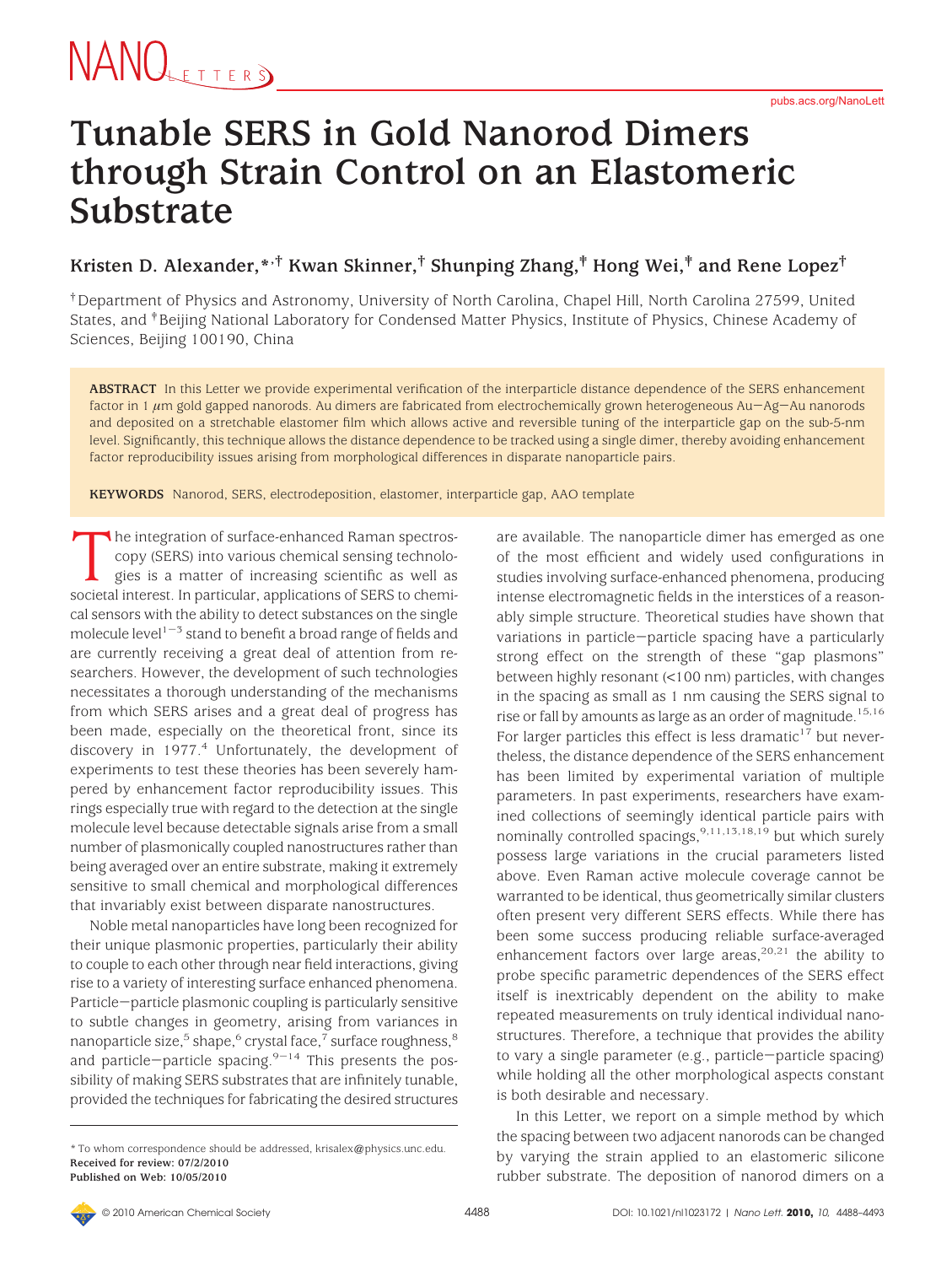### NANOLETTERS

stretchable substrate permits the coupling of macroscopic changes in substrate length to nanometer-sized movements between particles, resulting in a tunable interparticle gap size. Applying this technique, we have verified the interparticle distance dependence of the SERS enhancement of individual pairs of gold nanorods, the first time that such a feat has been realized. This technique provides several significant benefits: (a) the controlled strain provides access to small interparticle spacings that would otherwise be impossible to achieve with current lithographic methods, (b) particle separation can be optimized, thereby creating maximum SERS signal strength, and (c) the process is completely reversible and repeatable for a given set of dimers. Additionally, this technique relies on basic wet chemical processing techniques and can be easily adapted to a wide range of particle sizes, shapes, and compositions, providing a promising alternative for studies involving the precise placement of nanoparticle structures.

Recently, there has been a great deal of interest in extending spectroscopic capabilities to nanogap structures with larger segment lengths. Larger structures provide the option of being addressed electrically and can more easily be identified and tracked using optical microscopy, an important factor in our approach. In contrast to their smaller counterparts, nanostructures several hundred nanometers in length support multipolar resonances<sup>22</sup> that are periodic in nature, providing large enhancements at specific lengths and producing almost no signal at others for a given excitation source frequency.<sup>19,23</sup> For these experiments, we chose nanorod segments 1 *µ*m in length which were expected to present resonant behavior when illuminated with a 785 nm source according to the relation<sup>8</sup>

$$
L = \frac{n - \frac{1}{2}}{2}\lambda
$$
 (1)

where *L*, *λ*, and *n* are the segment length, the surface plasmon polariton wavelength, and the order of the multipole, respectively.

In order to determine the gap dependence of the enhancement factor at the interparticle junction, we performed full-wave electromagnetic calculations based on the finite element method (FEM, COMSOL Multiphysics). The rod dimer configuration simulated in this study consisted of two cylindrical segments ranging from 200 to 320 nm in diameter and 1 *µ*m in length, consistent with the size of the nanorods produced in this experiment. Incident plane wave radiation impinged normally on the dimer, with the electric field polarized parallel to the dimer axis. Optical constants of gold  $(\varepsilon_{Au} = -23.02 + 1.436i)$  at the vacuum wavelength of 785 nm were taken from Johnson and Christy's publication.24 In order to compare our simulation results with the SERS enhancement factor (EF) obtained experimentally



**FIGURE 1. (a) FEM calculated surface-averaged SERS enhancement factor (EF) as a function of gap distance for gold rod dimers of different sizes (** $D = 200$  **nm to**  $D = 320$  **nm from top to bottom in** different sizes (*D* = 200 nm to *D* = 320 nm from top to bottom in increments of 20 nm). (b) Calculated  $|E_x|$  distribution in the vertical **plane at the center of the gap (indicated in the inset) for modes i to iv.**

from an adsorbed monolayer, we estimated the surface averaged SERS EF using the relation<sup>25</sup>

$$
EF = \frac{\int g \, dS}{\int dS} \tag{2}
$$

where

$$
g = \frac{|E_{\text{pump}}|^2 |E_{\text{Stokes}}|^2}{|E_0|^4}
$$

denotes the localized SERS EF and  $E_0$ ,  $E_{\text{Stokes}}$ , and  $E_{\text{pump}}$  are the incident, enhanced Raman, and enhanced incident electric fields, respectively and the integral was taken over a cross-section in the gap region 1 nm away from the metal surface. Because the absorption peaks for these rods are broad and the wavelengths of the enhanced excitation and Raman radiation are close enough to fall under the umbrella of this peak, we use the approximation  $|E_{\text{pump}}|^2|E_{\text{Stokes}}|^2 \approx$ |*E*pump| <sup>4</sup> (see Supporting Information). The SERS enhancement factor (EF) was evaluated at a distance of 1 nm from the metal surface to avoid breakdown of the classical approach and numerical instabilities at the particle surface as well as to coincide with the distance at which an adsorbed reporter molecule (benzenethiol was used in this study) would likely be located.

The calculated relations between the SERS EF and particle-particle spacing for gold rod pairs 200-320 nm in diameter are shown in Figure 1a. The results of these simulations reveal optimal gap sizes for these particular rod pairs below approximately 20 nm, indicating the target range for the experimental particle-particle separation studies. Within this range, the dimer is expected to create a surface averaged SERS EF on the order of  $10<sup>5</sup>$  when excited at its resonance frequency. Here we also note that multiple maxima appear at these small interparticle distances, arising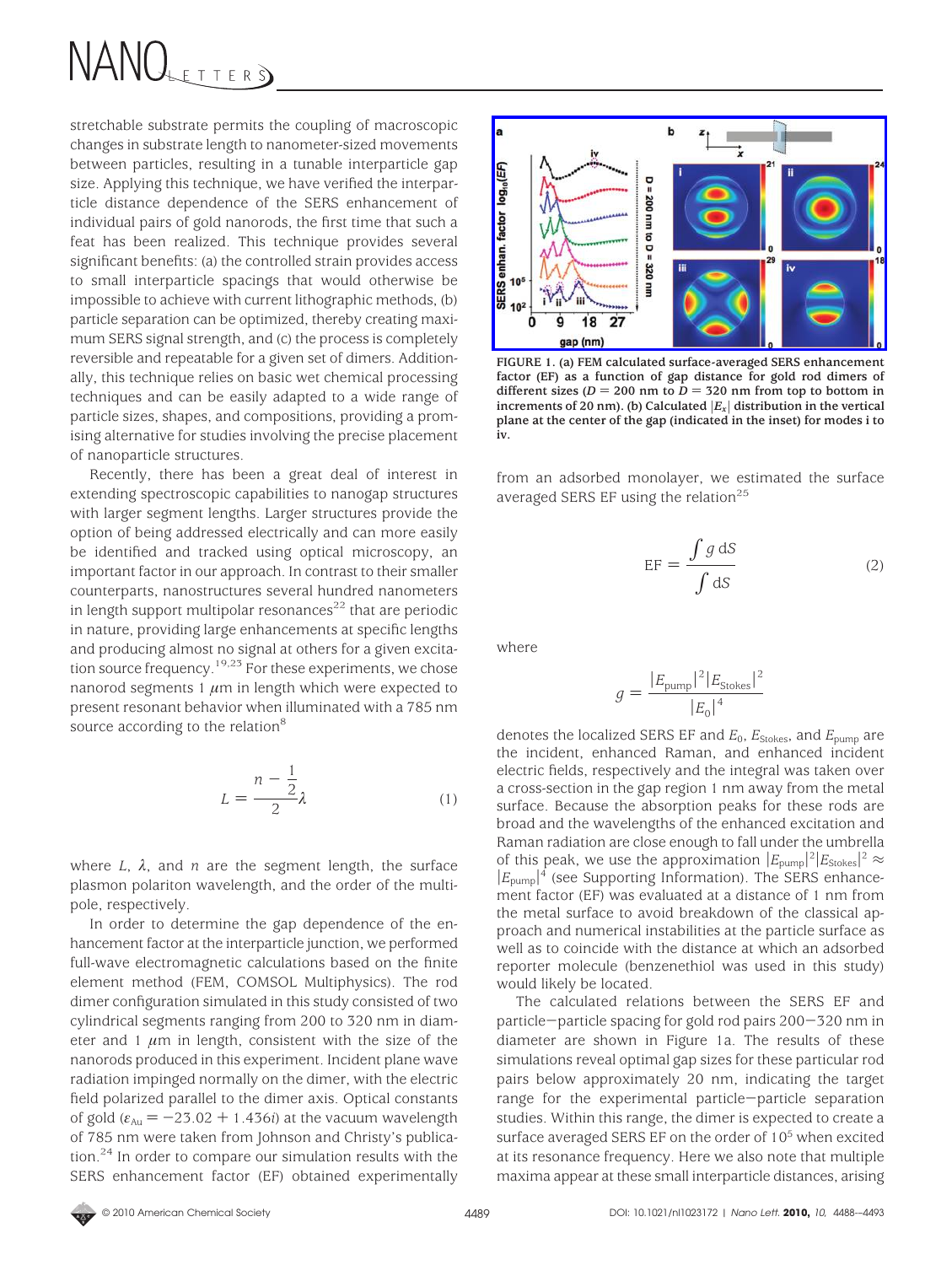

**FIGURE 2. A schematic illustration of the dimer fabrication process. (a) Heterogenenous nanorods are deposited on a prestrained silicone rubber film. (b) An aqueous solution of hydrochloric acid is used to etch away the silver spacer layer. (c) The entire substrate is immersed in a 1 mM ethanolic solution of thiophenol to functionalize the dimer. (d) Substrate strain is varied to move the nanorod segments relative to each other.**

from the plasmon resonances of the gold dimer. As the diameter of the nanorod segment increases, these resonances tend to shift to larger gap separations. Large local electric fields are generated by the electric field enhancements in the gap, which will serve to enhance the Raman excitation of the reporter molecule. The distributions of the  $E_x$  component of the local electric field for different resonance peaks are shown in Figure 1b, each corresponding to one peak in the EF-distance relation shown in Figure 1a. The rod diameters in  $(i-iii)$  are 320 and 200 nm in (vi). The gap distances are 5, 9, 15, and 20 nm in  $(i-vi)$ , respectively. It should be noted that in order to evaluate these resonances for SERS enhancement, the integral over the absorbing surface is critical due to the spatial distribution of the enhanced electric fields. This differs from calculations involving small nanoparticle dimers where the EF from a single position (e.g., the center of the gap) gives a result similar to the surface averaged enhancement factor.

To experimentally realize the dimer configuration described above, we have fabricated nanorod dimers using a modified version of on-wire lithography (OWL).<sup>26</sup> Nanorod dimers were created using a combination of electrodeposition and wet chemical etching. Au-Ag-Au nanorods were grown via DC electrochemical deposition in 200 nm diameter anodic alumina oxide (AAO) templates (Whatman). For this experiment, two Au cylinders (1 *µ*m in length) were separated by a Ag segment (∼80 nm in length) designed to serve as a sacrificial spacer layer. Immediately following the electroplating, the templates were placed in a 3 M NaOH solution for 60 min to dissolve the alumina and, afterward, were washed in ethanol and suspended in a 20:80 mixture of ethanol and water to prevent aggregation. A typical nanorod dimer pair is shown in the inset of Figure 4. SEM imaging provided information about the dimensions of the nanorods constituting a typical dimer pair. The diameters of the resulting nanorods are defined by the pores in the host AAO template (nominal values ranging from 200 to 320 nm). Nanorods were then dropcast on a prestrained silicone

rubber film and blown dry with  $N_2$  (Figure 2a). The use of heterogeneous nanorods as a precursory structure provides several technical advantages over randomly deposited nanostructures previously used in SERS experiments.<sup>2,18,27</sup> One of the most significant advantages is customizable gap sizes designed into the resulting nanorod dimer pair after etching of the sacrificial layer. Other researchers used an oxide backbone to fix the particle interspacing.19 However, in our approach this distance is not critical and in fact it just needs to be in the desired range since it will be tuned via the elastomeric substrate. Next, the film was immersed in a 6 M aqueous solution of HCl and water for 10 min at room temperature to etch away the Ag spacer (Figure 2b). The substrate was then removed from the HCl solution and rinsed in deionized water for 2 min to remove excess HCl. Finally, the completed dimers were immersed in a 1 mM ethanolic solution of benzenethiol (BT) for 24 h at room temperature to ensure thorough functionalization of the nanorods with the reporter molecule (Figure 2c).

Control of the interparticle gap was achieved by modulating the strain of the elastomer substrate using a hysteresisfree translation stage outfitted with a fine micrometer (Figure 2d). Strain measurements at the macro- and microscopic levels are known to be linearly proportional and we verified this for the specific case of our samples by observing changes in separation between nanoparticle pairs in response to substrate deformation. This test was extended to the 300 nm particle-particle length scale, the smallest distances that can reliably be measured with a confocal microscope. Preliminary stretching experiments on 1 *µ*m polystyrene beads deposited on the elastomer reveal a linear relationship between the strain measured at both the macroscopic (i.e., total change in length of the elastomer film) and the microscopic (i.e., change in distance between individual nanoparticles determined through confocal imaging) levels which is presumed to extend down to the molecular scale (see Supporting Information).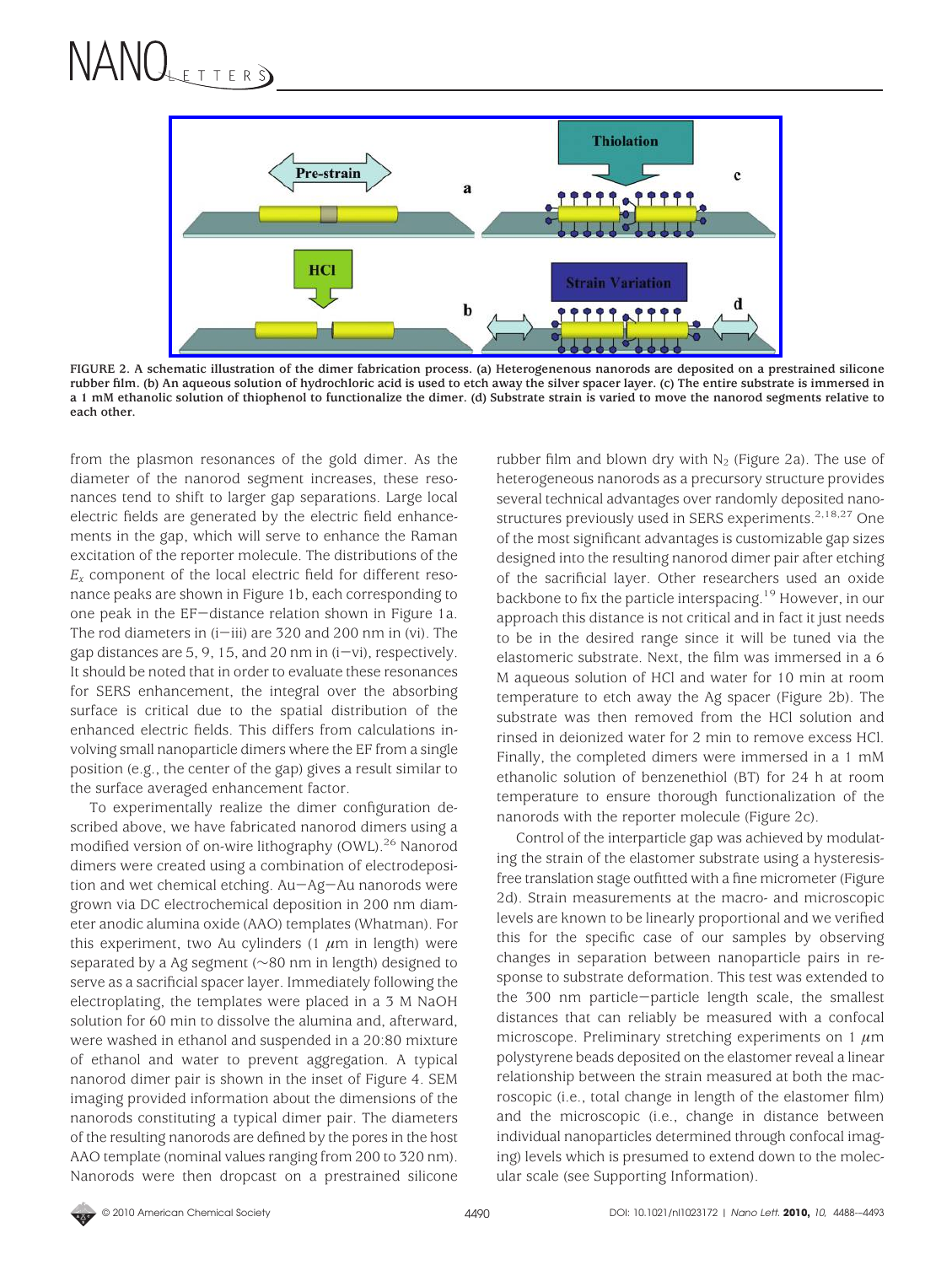# NANOLETTERS)

Unlike isotropic pointlike nanoparticles which should, under ideal conditions, only be in contact with the substrate at a single point, the elongated nanorod geometry necessitates the calculation of customized strain-distance scaling factors for each dimer pair. The elongated shaft of the nanorod provides a large area that can potentially be in contact with the substrate when the nanorod is initially deposited on the substrate. When the elastomer is deformed, the rigid nanorod resists deformation and subsequently detaches from the substrate at all but a single point. The distance between these two points of attachment for each dimer pair determines the linear scaling factor that governs the relationship between the strain applied to the substrate and the actual distance the nanorods move relative to each other. For instance, if two ideal 1 *µ*m cylindrical nanorods aligned end-to-end were both connected to the substrate at the center of their long axes, then the distance between these points of attachment for touching rods would be exactly 1 *µ*m. To open a 5 nm gap between the rods, the distance between these two points would need to be increased to 1005 nm, necessitating a 0.5% strain applied to the substrate. If the length of the elastomeric substrate is 1 cm, this length would need to be increased by 50 *µ*m, a movement that is easily achieved with a micrometer stage. Likewise, to open a clearly visible gap, say 500 nm, the substrate would need to be stretched to 1.5 cm in length, highlighting the necessity of a substrate material with sufficient recoverable strain.

To obtain the customized scaling factors used in these experiments, unetched nanorods were deposited on an elastomeric substrate under sufficient strain to bring individual segments into head-to-head contact upon etching and relaxation of the film. Next, the substrate was immersed in a 6 M aqueous solution of HCl for approximately 10 min to dissolve the silver spacer layer and substrate strain was subsequently reduced to bring the particles into physical contact. The substrate was then strained again to create a large (approximately 1000 nm) gap between the nanorods which could be measured optically. This measured distance was then correlated with the change in length of the substrate (measured with the stage micrometer) from which the nanoscopic movements between the particles could be deduced. Here, it is important to emphasize that because the distance between the points of contact to the substrate is different for every nanorod pair, it was necessary to perform this correlation for every dimer used in this study.

SERS signal measurements from individual dimers were obtained using a Leica microscope equipped with a confocal Raman spectroscopic system (Renishaw, inVia) with a 45 mW 785 nm laser excitation source. All spectra were measured using a  $50 \times$  objective with a numerical aperture of 0.75. The Raman signal was collected by a TE air-cooled  $576 \times 400$  CCD array preceded by two notch filters (OD > 12) to block the laser line. The dimers were illuminated by centering the laser spot (diameter ∼2 *µ*m) over the central gap, and spectra were subsequently collected with an integration time of 60 s. Exposure to intense laser radiation can degrade the reporter mol-



**FIGURE 3. (a) A spectrum of a 320 nm diameter nanorod pair functionalized with benzenethiol (approximately 10 nm separation) taken with 785 nm laser light polarized along the dimer axis. (b) A spectrum of the same dimer with light polarized perpendicular to the dimer axis. (c) A spectrum of the same nanorod pair at a separation of 300 nm. Traces are artificially offset for clarity.**

ecule over time, so stability tests were performed to determine a laser power that would allow the signal to remain stable. It was determined that 100  $\mu$ W measured at the sample surface provided a signal that was sufficiently stable and strong. The dependence of the SERS signal strength on the interparticle spacing was tracked by measuring the Raman signal from an individual nanorod pair repeatedly as the substrate strain was varied with the micrometer in small increments. In order to ensure reproducibility of our own results and to further rule out the possibility of our data being skewed by laser-induced degradation of the reporter molecule, all measurements were performed over three stretching cycles for each dimer considered here. The results of a typical spectrum for a particleparticle separation of ∼10 nm are shown in Figure 3. The most pronounced peaks appear at  $1000 \text{ cm}^{-1}$  (ring out-of-plane deformation and C-H out-of-plane bending), 1080 cm<sup>-1</sup> (C-C symmetric stretching and C-S stretching), and  $1577 \text{ cm}^{-1}$ (C-C symmetric stretching).27

Normalized data depicting the dependences of the intensity of the Raman band at 1080  $cm^{-1}$  to the dimer gap separation are presented in Figure 4 and are in good agreement with our theoretical predictions. Here, we highlight the fact that because the length, width, and gap roughness of the dimers used in this study were not identical, the data presented in Figure 4 are only representative of a single dimer. However, data taken from two other dimers displayed trends matching the ones shown here and were in general agreement with the results of our FEM simulations in the sense that they showed enhanced Raman signals at gap distances under 20 nm (data shown in Supporting Information). Furthermore, to strengthen the argument that the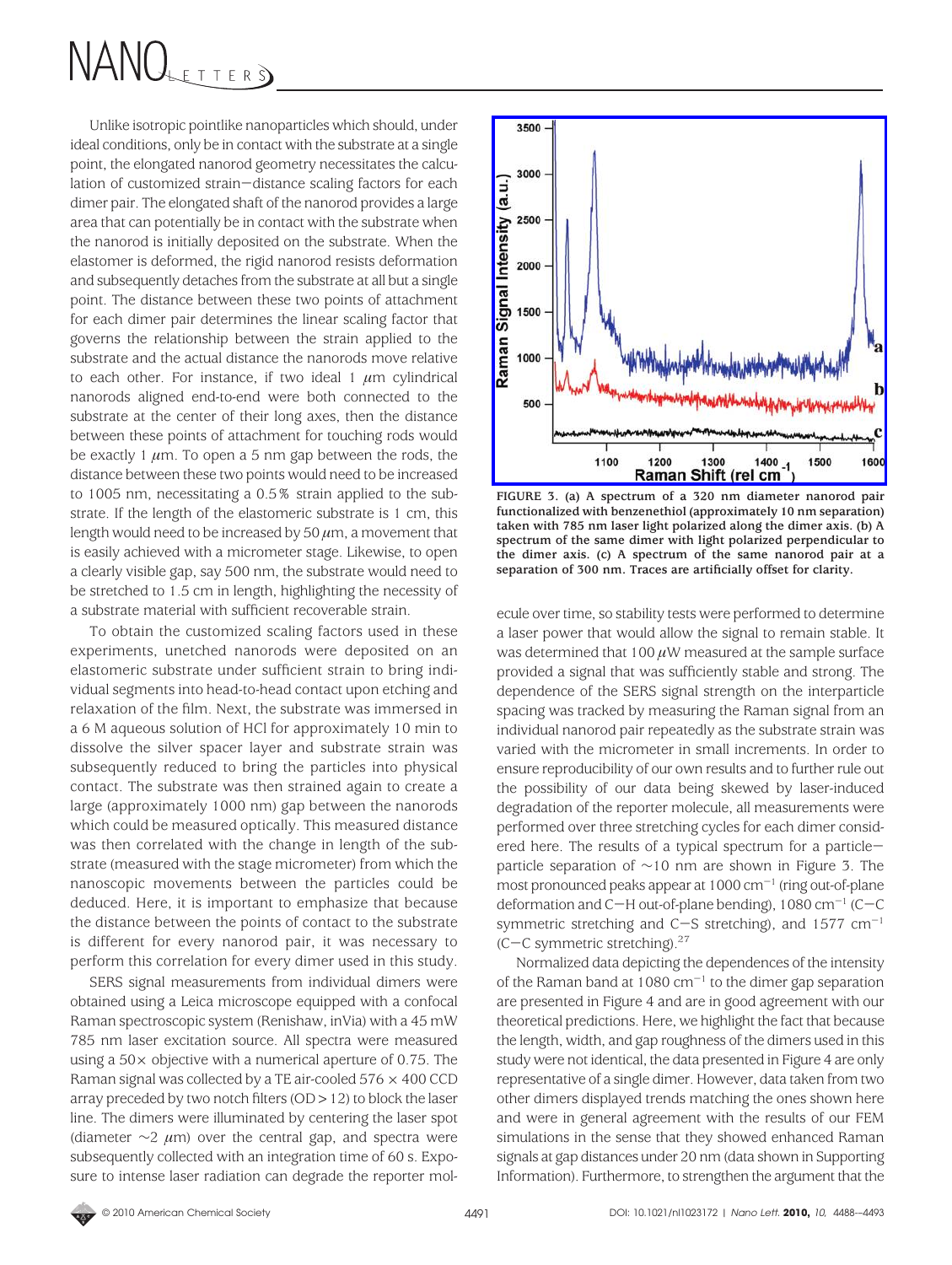### NANOLETTERS



**FIGURE 4. Red and blue traces show the calculated values of the surface-averaged SERS enhancement factor for polarization parallel and perpendicular to the dimer axis, respectively. Red circles denote the experimental values for the SERS enhancement factor for parallel-to-axis illumination. Blue circles denote experimental values for perpendicular-to-axis illumination. Inset: A SEM image of a typical nanorod pair used in these experiments.** *Y***-error bars calculated from observed dispersion in EF data.** *X***-error bars calculated as described previously. Inset: SEM image of a typical nanorod dimer pair.**

origin of the strong variation in the Raman enhancement is indeed the dispersion of the dimer modes, we have calculated the extinction spectra for our nanorod dimer pairs. These results illustrate the tight link between the strength of the enhanced Raman signal and the absorption peaks, which strengthens this claim (see Supporting Information). Finally, it is important to note that one of the limiting factors in this experiment was to find SERS-active nanorod pairs that were aligned along the translational stage axis. Optical tracking of individual structures reveals that dimers not aligned along the direction of applied strain tend to move at some angle to, rather than along, the dimer axis when strain is varied. This changes the morphology of the gap and inhibits accurate assessments of changes in interparticle spacing. For this reason, we were careful only to conduct measurements on nanorod pairs aligned directly along the axis of strain.

Gap estimate error was calculated from the diffraction limited measurement of the relative position of the particles as there is a *λ*/2 error determining the distance between the them. This measurement was made at the maximum separation of 1000 nm between the rods and, assuming that 400 nm light gives the sharpest image, this yields an uncertainty in the relative position of 20% that carries out to all deduced separation values. Significantly, the largest enhancement observed in our experimental measurement occurs at an interparticle separation of approximately 15 nm, in close agreement with the simulated EF. While the small number of measured points in our data set does not exactly reproduce the simulated EF values, it is nonetheless a strong indication that the true position of the peak is in the vicinity of this particular gap size. This is particularly obvious in the measurements taken from other dimers in this study (see Supporting Information) where the exact height and locations of the peaks are not commensurate with those predicted by FEM. Furthermore, it is also important to note that the dimers in our model are perfect cylinders which do not include surface imperfections, the polycrystalline nature of the segments, or the inherent roughness of the interparticle gap, which would account for the observable SERS signal for perpendicular excitation which was is not predicted by FEM calculations. In a recent study on the structural effects of gap roughness on the SERS enhancement, it was demonstrated that roughened gapped rod pairs exhibited significant resonance broadening from plasmon dephasing that occurs due to protrusions that cause irregularities in interparticle spacing (and, thus, interaction) between segments.<sup>17</sup> As the nanorods used in this study are inherently rough at the interparticle interface, it is very likely that the peak would be smeared across a certain range of interparticle separations.

We have also extended our investigation to include the situation in which the incident electric field is oriented both parallel and perpendicular to the dimer axis. Previous studies have demonstrated that the sensitivity of the SERS signal to the polarization of the incident radiation was most pronounced at small separations (i.e., when the resultant SERS signal is large) and gradually wanes as particle-particle separation is increased.28,29 This is largely due to the fact that, at larger separation distances, the dipole coupling weakens, leaving higher order resonances which are not necessarily strongly polarization dependent to contribute to the bulk of the measured signal strength. Both our simulation results as well as our experimental findings show a large contrast between polarizations at separations less than 15 nm with this difference becoming smaller at larger interparticle distances, consistent with previous reports.

In conclusion, we have developed a facile method to control SERS-active dimer spacing through the fabrication of nanorod heterostructures on elastomeric substrates. Subsequent measurements of the SERS enhancement factor over a range of interparticle separations yielded a trend consistent with what was predicted by FEM simulations for primary mode resonances. This method improves upon methods proposed in recent publications $30$  because the ideal interstitial spacing can effectively be designed into the nanorod growth process, eliminated the need for excessive tuning to bring the dimer into resonance. This is an important advantage for potential scientific and commercial applications of this technique, as it reduces the need for excessive particle movement to produce large SERS enhancement factors. Furthermore, since every heterostructure can be made into a nanorod dimer, this technique provides a high throughput, consistent and tunable means by which SERS-active structures can be created. This technique can be extended to probe more complex structures